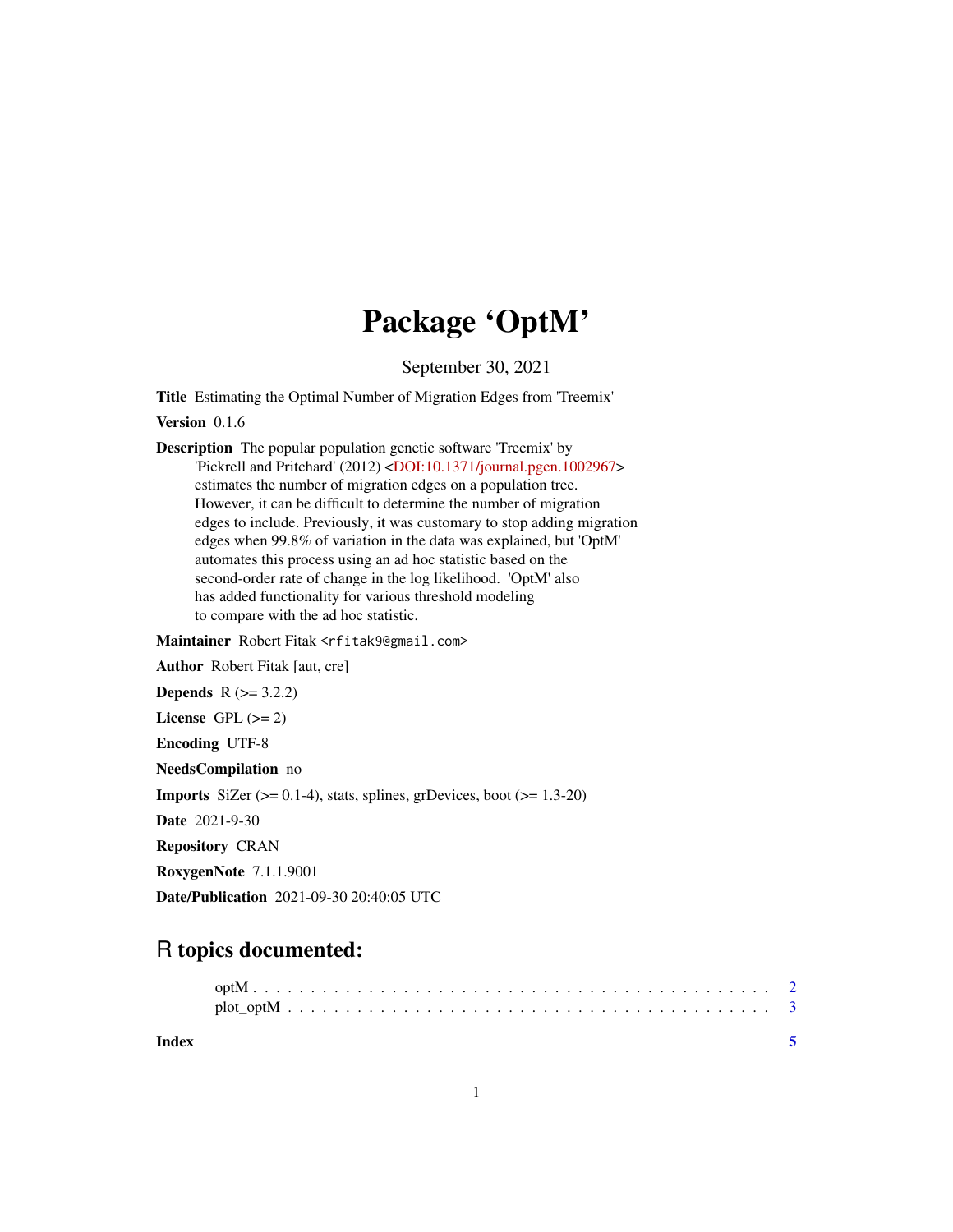#### <span id="page-1-0"></span>Description

Load a folder of .llik files from the program Treemix and determine the optimal number of migration edges to include

#### Usage

```
optM(
  folder,
  orientagraph = F,
  tsv = NULL,method = "Evanno",
  ignore = NULL,
  thresh = 0.05,
  ...
)
```
#### Arguments

| folder       | A character string of the path to a directory containing .llik, .cov.gz and .model-<br>cov.gz files produced by Treemix                                                                                              |
|--------------|----------------------------------------------------------------------------------------------------------------------------------------------------------------------------------------------------------------------|
| orientagraph | A logical indicating whether the files were produced from Treemix (FALSE) or<br>OrientAGraph (TRUE). Default = $F$                                                                                                   |
| tsv          | a string defining the name of the tab-delimited output file. If NULL (default),<br>then no data file is produced.                                                                                                    |
| method       | a string containing the method to use, either "Evanno", "linear", or "SiZer".<br>Default is "Evanno".                                                                                                                |
| ignore       | a numeric vector of whole numbers indicating migration edges to ignore. Useful<br>when running Treemix on a prebuilt tree (ignore $= 0$ ). Default is NULL.                                                          |
| thresh       | a numeric value between 0 and 1 for the threshold to use for the proportion of<br>increase in likelihood that defines when a plateau is reached. Default is 0.05<br>$(5\%)$ , only applicable for method = "linear". |
| $\ddotsc$    | other options sent to the function "SiZer" - see the R package 'SiZer'                                                                                                                                               |

#### Value

If method = "Evanno": A data frame with 17 columns summarizing the results for each migration edge (rows).

The columns are: "m" - number of migration edges from the model; "runs" = number of iterations for "m"; "mean(Lm)" - mean log likelihood across runs; "sd(Lm)" - standard deviation of log likelihood across runs; "min(Lm)" - minimum log likelihood across runs; "max(Lm)" - maximum log likelihood across runs; "L'(m)" - first-order rate of change in log likelihood; "sdL'(m)"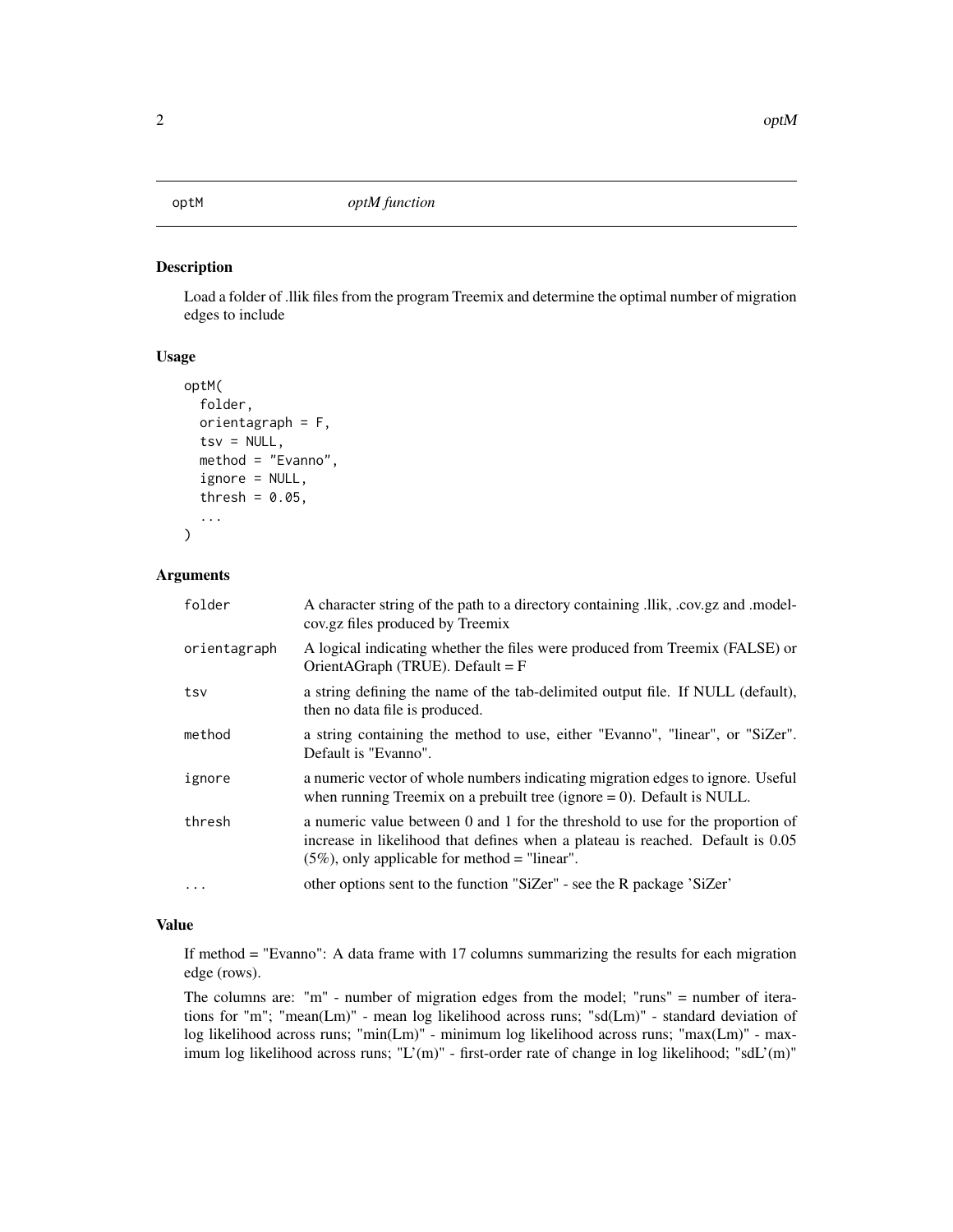<span id="page-2-0"></span>- standard deviation of first-order rate of change in log likelihood; "minL'(m)" - minimum firstorder rate of change in log likelihood; "maxL'(m)" - maximum first-order rate of change in log likelihood; "L"(m)" - second-order rate of change in log likelihood; "sdL"(m)" - standard deviation of the second-order rate of change in log likelihood; "minL"(m)" - minimum second-order rate of change in log likelihood; "maxL"(m)" - maximum second-order rate of change in log likelihood; "Deltam" - the ad hoc deltaM statistic (secord order rate of change in log likelihood); "mean(f)" mean proportion of variation explained by the models; "sd(f)" - standard deviation of the proportion of variation explained by the models

If method = "linear": A list containing 5 elements:

\$out - a data frame with the name of each model, the degrees of freedom (df), the Akaike information criterion (AIC), the deltaAIC, and the optimal estimate for m based on the model.

\$PiecewiseLinear - the piecewise linear model object

\$BentCable - the bent cable model object

\$SimpleExponential - the simple exponential model object

\$NonLinearLeastSquares - the NLS model object

If method = "SiZer": an object of class "SiZer" (see the R package 'SiZer' for more information)

#### Examples

```
# Load a folder of simulated test data for m = 3
folder <- system.file("extdata", package = "OptM")
test.optM = optM(folder)
```
- # To view the various linear modeling estimates: # test.linear = optM(folder, method = "linear")
- # To view the results from the SiZer package: # test.sizer = optM(folder, method = "SiZer")

plot\_optM *plot\_optM function*

#### Description

Plotting the optM results. This function visualizes the output of optM, including the amount of total variation explained across each value of the migration rate

#### Usage

```
plot_optM(input, method = "Evanno", plot = TRUE, pdf = NULL)
```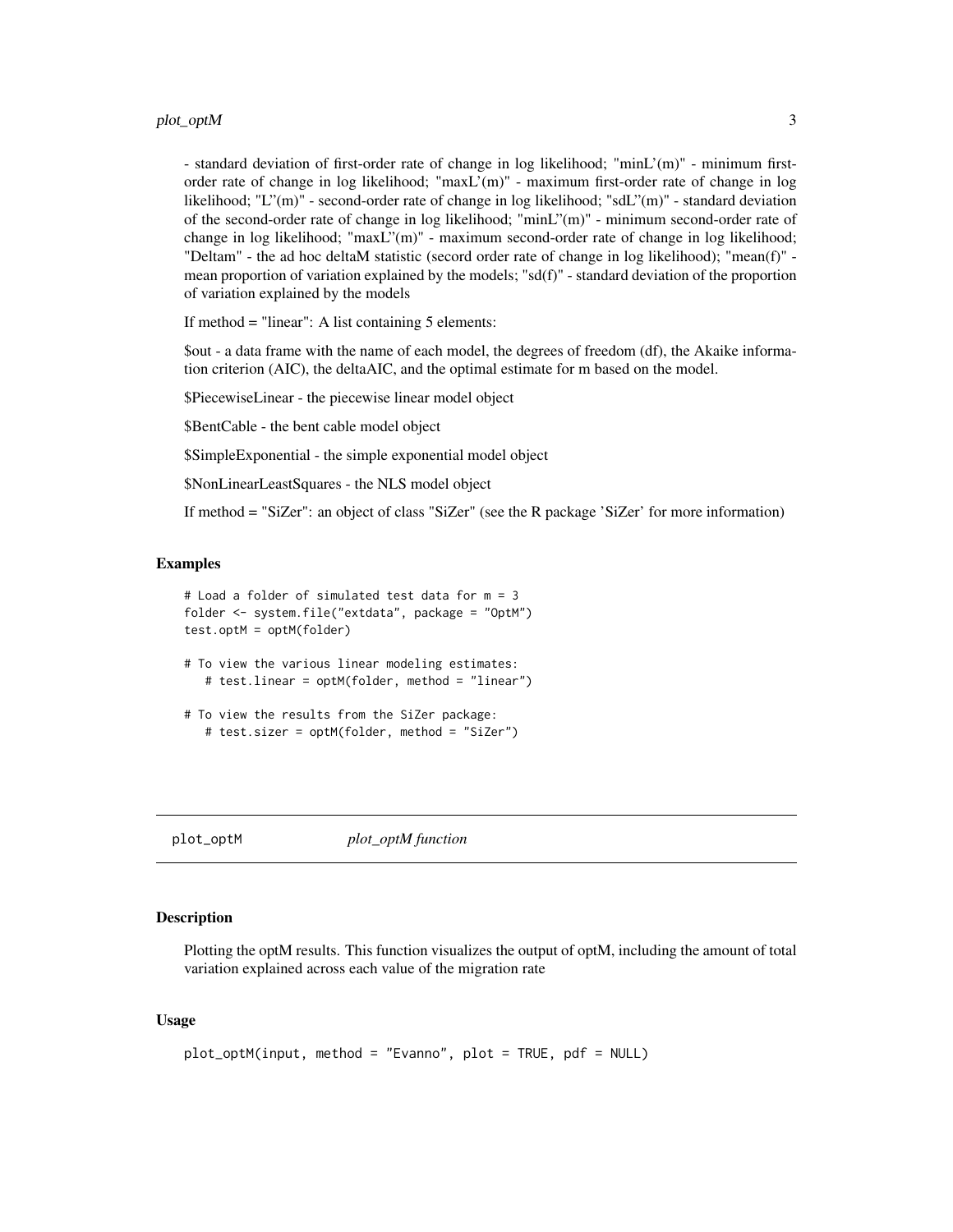#### Arguments

| input  | an object produced by the fucntion 'optM'                                                                                                    |
|--------|----------------------------------------------------------------------------------------------------------------------------------------------|
| method | a string containing the method to use, either "Evanno", "linear", or "SiZer".<br>Default is "Evanno", but needs to match that used in 'optM' |
| plot   | logical of whether or not to display the plot                                                                                                |
| pdf    | string of the file name to save the resulting pdf plot. If NULL, no file is saved.<br>Default is NULL                                        |

#### Value

a plot or pdf of a plot

#### Examples

```
# Load a folder of simulated test data for m = 3
folder <- system.file("extdata", package = "OptM")
# Run the Evanno method and plot the results
test.optM = optM(folder)
plot_optM(test.optM, method = "Evanno")
```
- # To view the various linear modeling estimates and plot: # test.linear = optM(folder, method = "linear") # plot\_optM(test.linear, method = "linear")
- # To view the results from the SiZer package: # test.sizer = optM(folder, method = "SiZer")
	- # plot\_optM(test.sizer, method = "SiZer")